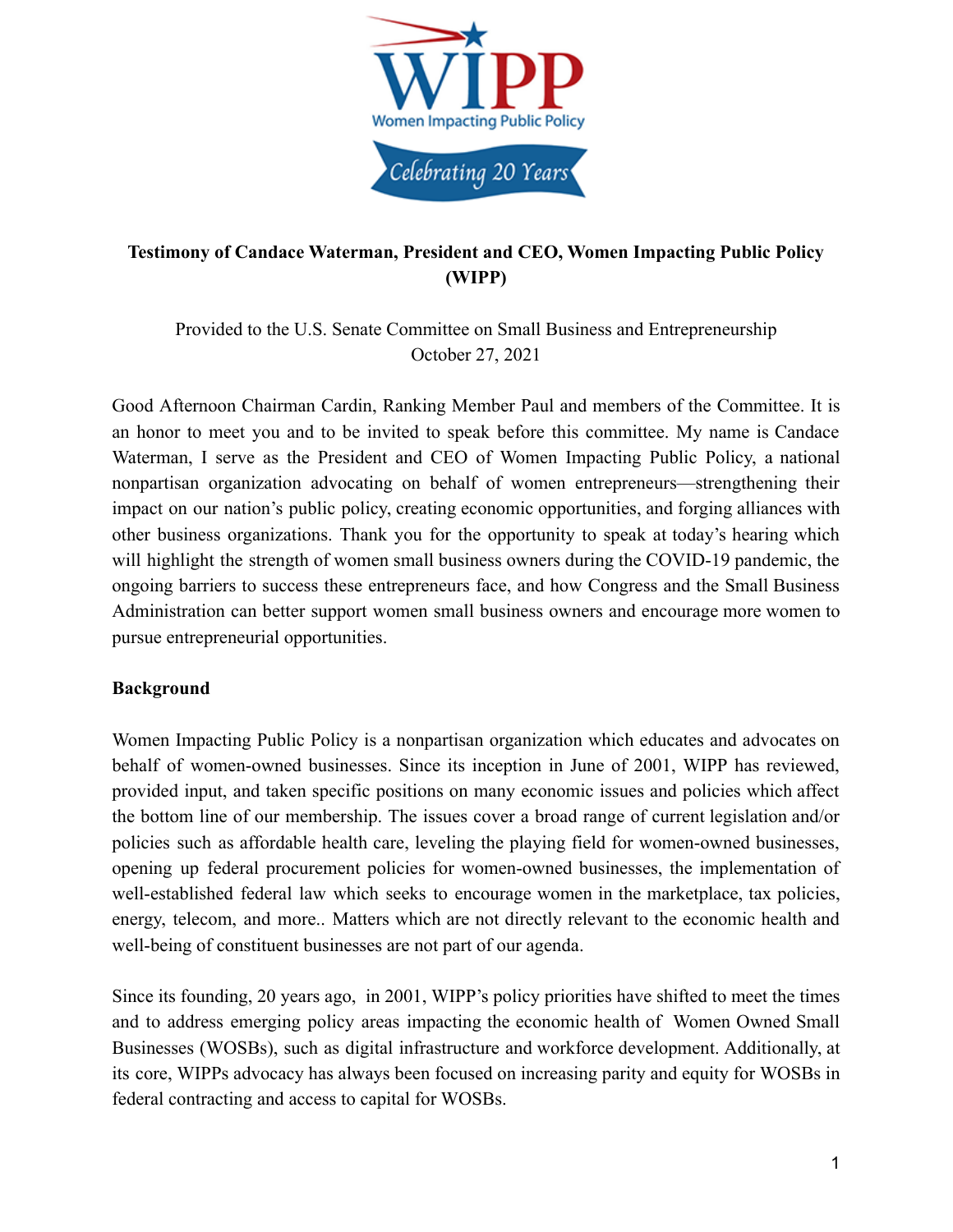As an organization which represents the country's over 12 million women business owners, we have within our ranks Republicans, Democrats and Independents, liberals, conservatives and every variety of opinion. We urge and encourage our members to become involved and politically active as their consciences dictate, but these members do not speak for the organization or for its position.

Our organization surveys its membership on a regular basis to determine which issues are priority issues for them, and we maintain issue committees to review options and alternatives and to advise on legislation which meets the needs of our membership. In order to further our objectives, we maintain relationships with all Members of Congress, as well as the incumbent Administration, regardless of political affiliation, and intentionally maintain our nonpartisan approach.

#### **Create Parity for WOSBs in Federal Contracting**

WIPP has tackled federal contracting issues since its inception. Access to federal markets continues to be a challenge for WOSBs, given that the federal government has only met its modest goal of 5% awards to WOSBs twice .

One missing piece is good data on these large, multi-year contracts also known as MACs. In addition, the government does not have sufficient data on whether subcontracting commitments have been met. A significant legislative victory was achieved in 2018, giving small firms more "runway" to transition out of the small business set aside program and into full and open competition. The law allows businesses to average revenues over 5 years rather than the previous 3 years for purposes of determining size standards.

WIPP will continue to advocate for changes to acquisition policies that will generate more contract awards to WOSBs. Current efforts include support for expanding sole source awards to small businesses, reinvigorating education and support for the WOSB procurement program in Congress and the agencies. WIPP's efforts to level the playing field cuts across a wide set of issues relating to the government's acquisition policy. Without our advocacy, small businesses and WOSB businesses will continue to lose ground as procurements become larger and longer.

#### **Increasing Access to Capital for WOSBs**

Access to capital remains the top area of concern for WOSBs. As members of this Committee are aware, WOSBs have experienced great levels of hardship due to the pandemic and have struggled to access the capital necessary to keep their businesses afloat. Without delving too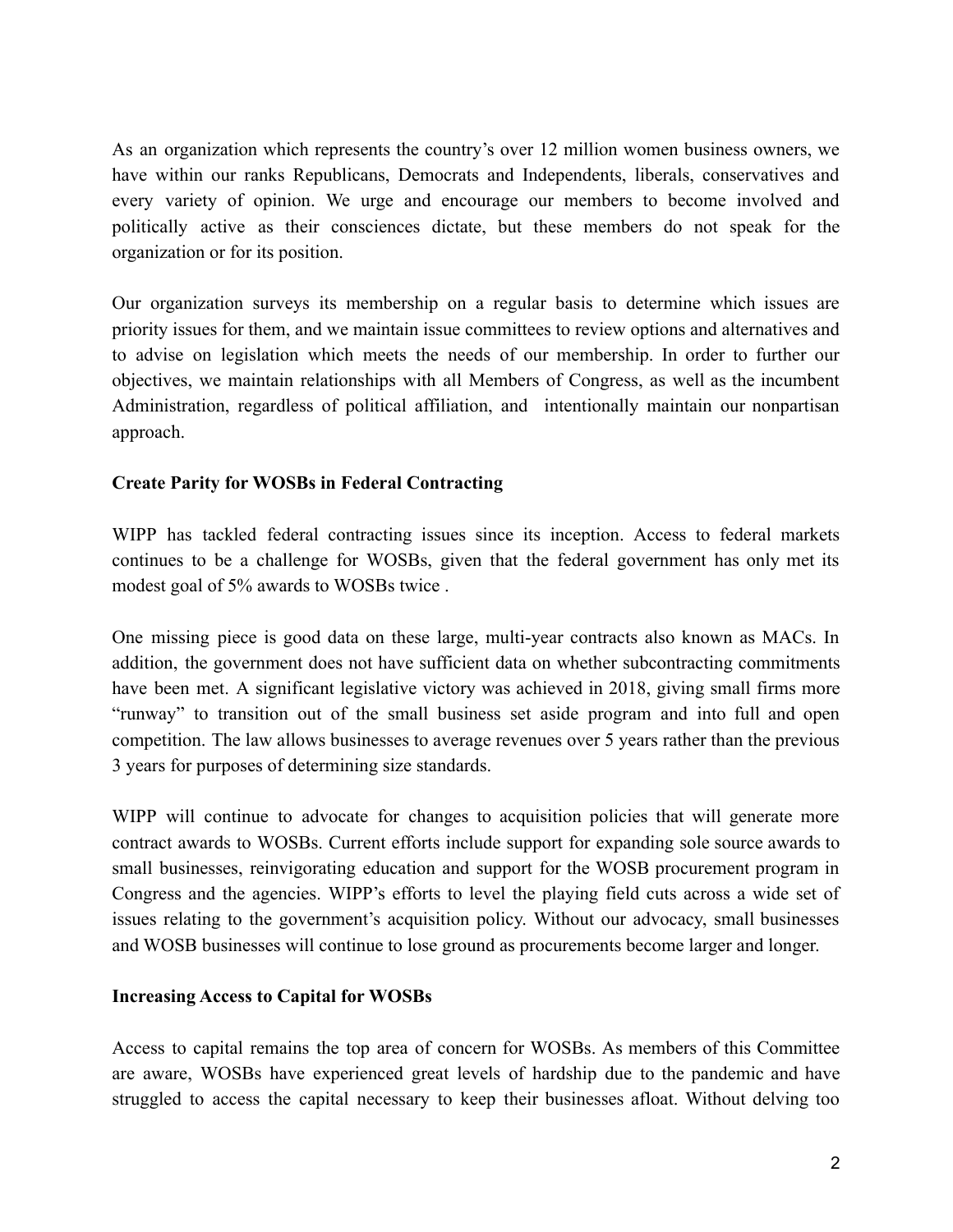deeply into these hardships, it has been widely reported that businesses owned by women were more likely to lay off employees, report losses in revenue or close permanently than other demographics. Also, in regards to financing, even when women successfully secure financing, it's often less than what they originally requested and far less than what is needed. In a similar vein, women apply for less funding, due to what I call application anxiety. On average, they ask for \$35,000 less than men.

With all of that said, WIPP has committed to making access to capital one of our top policy priorities. To that end, we frequently engage with leaders in Congress and in the private sector to amplify measures that would increase women's access to capital. This includes engagement with banks, fintechs, financial institutions, NGOs and non-profit organizations. We also host monthly Advocacy updates for our members to keep them abreast of updates on the Hill as well as to provide an opportunity to hear from policy makers. Additionally, WIPP hosts regular educational sessions for our membership on access to capital.

### **WIPPs 20 Year Journey**

WIPP was founded in 2001 with the intention of serving America's women business owners through advocacy and education. Since our founding, we have consistently prioritized the economic health and well-being of constituent businesses and have maintained bipartisan relationships at the state, local and federal levels. Like many organizations, WIPP has been confronted with the rapid changes in the small business community as it relates to federal contracting and procurement, technology, infrastructure and economic opportunity. As these changes have occurred, WIPP has made great strides to confront them head on through our greatest strengths: advocacy, education and mobilization of the WIPP network. Over the years, WIPP has been heavily involved with policy makers and experts in the private sector, whether that be through participation in hearings (like the one we are having today), meetings with key staff and committees, and through developing strong partnerships. Our actions have brought strong results on behalf of women business owners, for example, WIPP fought for implementation of the WOSB procurement program which gives federal agencies the authority to set aside contracts for WOSBs. In 2015, WIPP pressed for  $-$  and achieved  $-$  the swift implementation of sole source authority to the WOSB Procurement Program. More recently, WIPP joined Senator Cardin, the Rockville Economic Development and the Maryland Women's Business Center for a roundtable discussion about the issues that women business owners face running their businesses.

WIPP also advocates for the collection of meaningful data as it relates to financing and federal contracting for small businesses - an issue that has become increasingly important throughout the